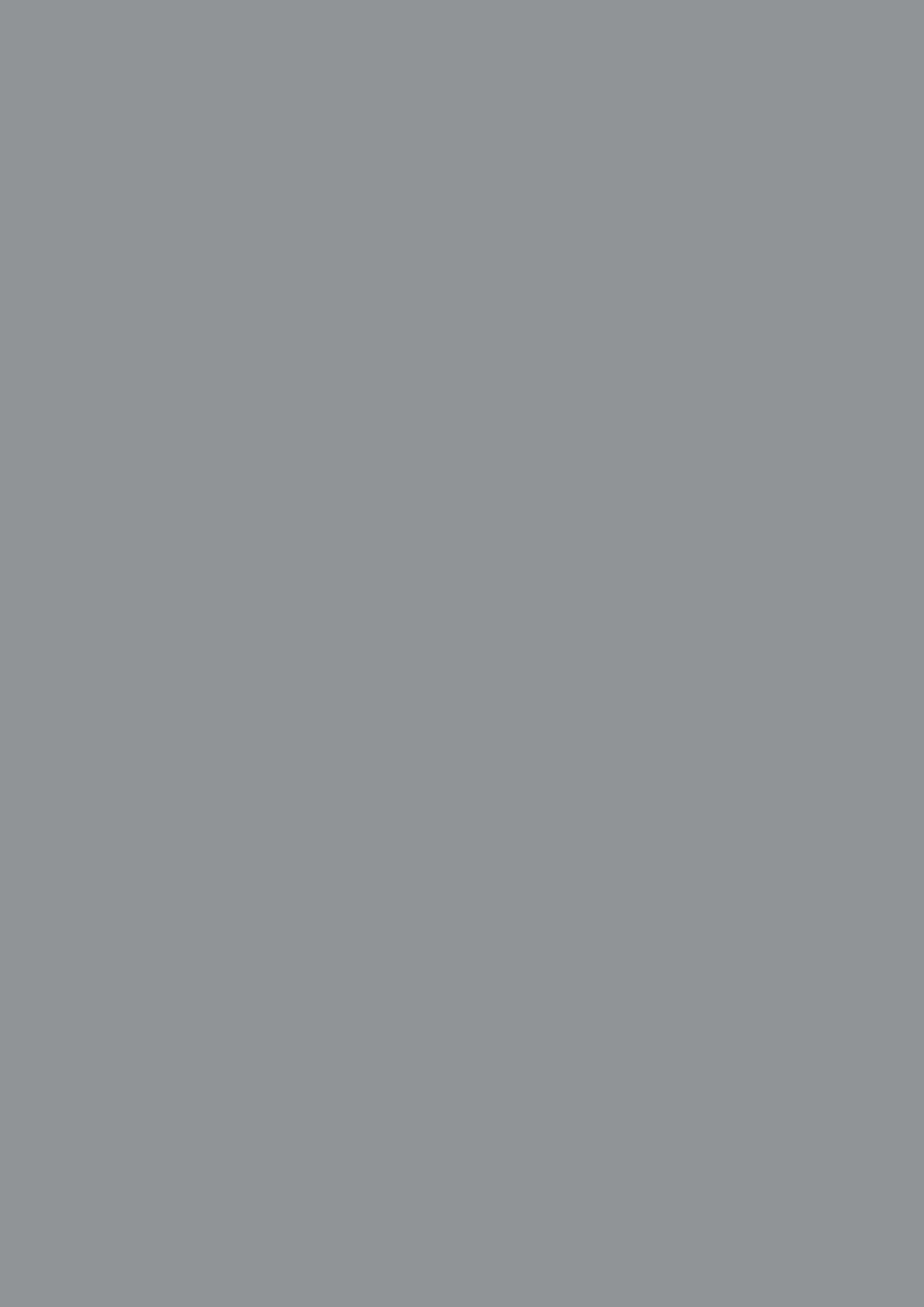## TECHNICAL DATA

This product is fitted with a low voltage LED (DC 3.7V) bulb fitting and supplied with a suitable LED bulb. HAY recommends using the supplied bulb with this lamp.

FITTING TYPE | Low voltage LED G4 POWER (W) | 3 W COLOUR TEMPERATURE | Warm White

For replacements of LED bulbs, please contact HAY or an authorised dealer. HAY will not accept any responsibility for any accidents, injuries or damages that occur due to the use of incorrect bulbs.

- ∆ Max. charge voltage of battery: 4.25V
- ∆ Max. charging current: 1000mA
- ∆ Max. discharge current: 520mA

## **ATTENTION**

The product must not be modified in any way. HAY accepts no responsibility for any products that have been modified or tampered with. If the external USB charging cable is damaged it should be replaced immediately. This lamp is designed for indoor and outdoor use. HAY recommends that the lamp is not kept outside while raining. This lamp has an integrated high-performance lithiumion battery. When charging the battery, use a USB power source/driver with low voltage (SELV) output with a constant voltage of 5V, input current not more than 2A, according to IEC/ EN 61347-2-13. After 300 charging cycles, it will maintain a capacity of 75% or more. To extend battery life, it is recommended to regularly charge

it with the supplied USB cable. The battery in this lamp is non-replaceable. The battery must be removed from the lamp and disposed of safely before the lamp is disposed of. Before removing the battery, make sure that the lamp is not plugged into a power source. Please read all instructions before installing the lamp.

NOTE | This equipment has been tested and found to comply with the limits for a Class B digital device, pursuant to part 15 of the FCC Rules. These limits are designed to provide reasonable protection against harmful interference in a residential installation. This equipment generates, uses and can radiate radio frequency energy and, if not installed and used in accordance with the instructions, may cause harmful interference to radio communications. However, there is no guarantee that interference will not occur in a particular installation. If this equipment does cause harmful interference to radio or television reception, which can be determined by turning the equipment off and on, the user is encouraged to try to correct the interference by one or more of the following measures:

- ∆ Reorient or relocate the receiving antenna.
- ∆ Increase the distance between the equipment and receiver.
- ∆ Connect the equipment to an outlet on a different circuit to the one the receiver is connected to.
- ∆ Consult the dealer or an experienced radio/TV technician for help.

CAUTION | Changes or modifications to this unit not expressly approved by the party responsible for compliance could void the user's authority to

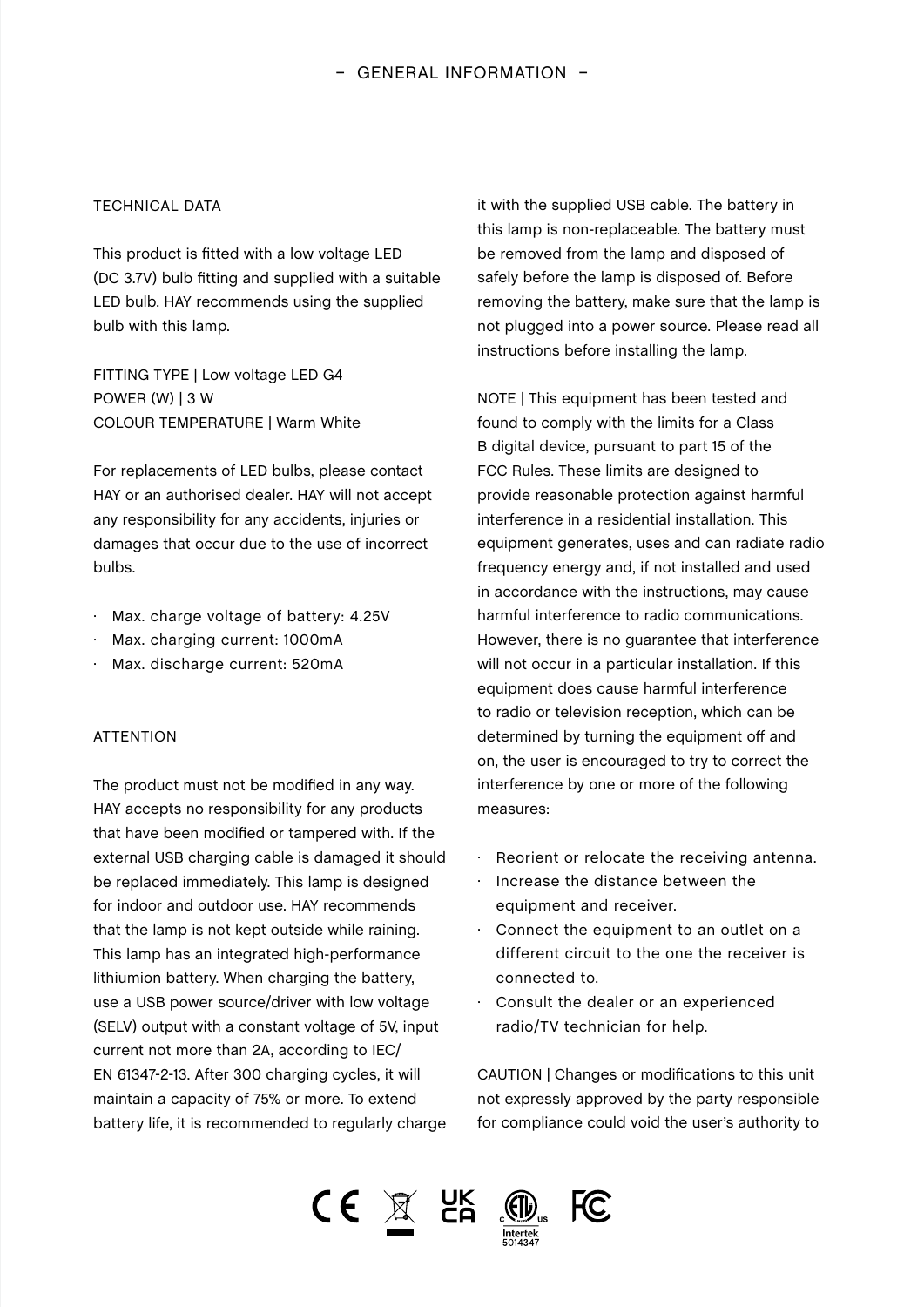operate the equipment. This device complies with part 15 of the FCC Rules. Operation is subject to the following two conditions:

- ∆ This device may not cause harmful interference.
- ∆ This device must accept any interference received, including interference that may cause undesired operation.

WARNING | When using outdoor use portable luminaires, basic safety precautions should always be followed to reduce the risk of fire, electric shock and personal injury, including the following:

- ∆ Use only three-wire outdoor extension cords that have three-prong grounding plugs and grounding receptacles that accept the appliance's plug.
- ∆ Ground Fault Circuit Interrupter (GFCI) protection is to be provided on the circuit(s) or outlet(s) to be used for the wet location portable luminaire. Receptacles are available having built-in GFCI protection and are able to be used for this measure of safety.
- ∆ Use only with an extension cord for outdoor use, such as an extension cord of cord type SEW, SEOW, SEOOW, SOW, SOOW, STW, STOW, STOOW, SJEW, SJEOW, SJEOOW, SJW, SJOW, SJOOW, SJTW, SJTOW, or SJTOOW.
- ∆ Suitable for damp and wet locations.
- ∆ Do not submerge.

## CARE AND MAINTENANCE

The product can be cleaned with a soft damp cloth and mild detergent, or a dry microfibre cloth. Do not use alcohol or any other solvents to clean the product and avoid using abrasive or rough sponges. Ensure that the power supply has been turned OFF before cleaning the product.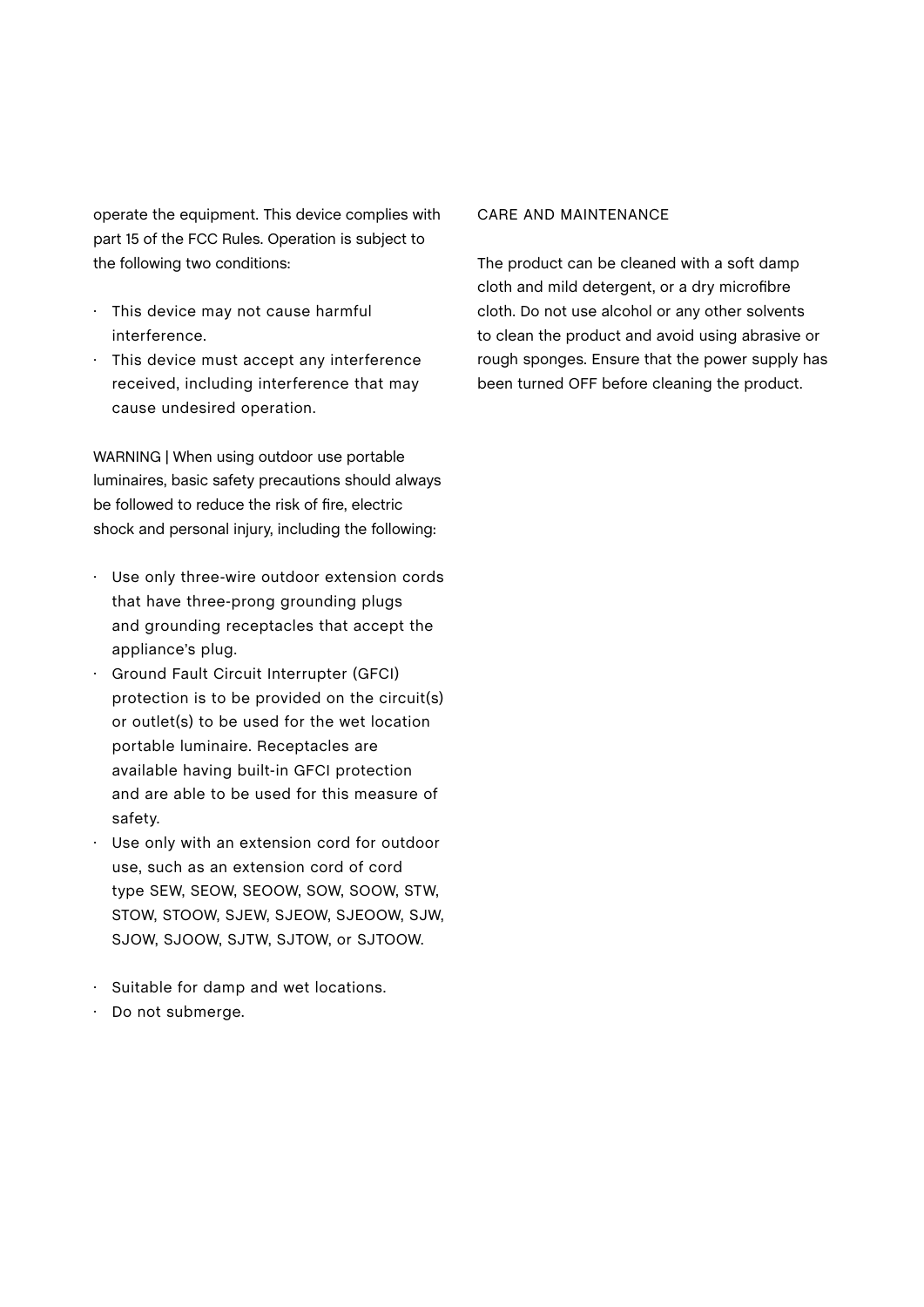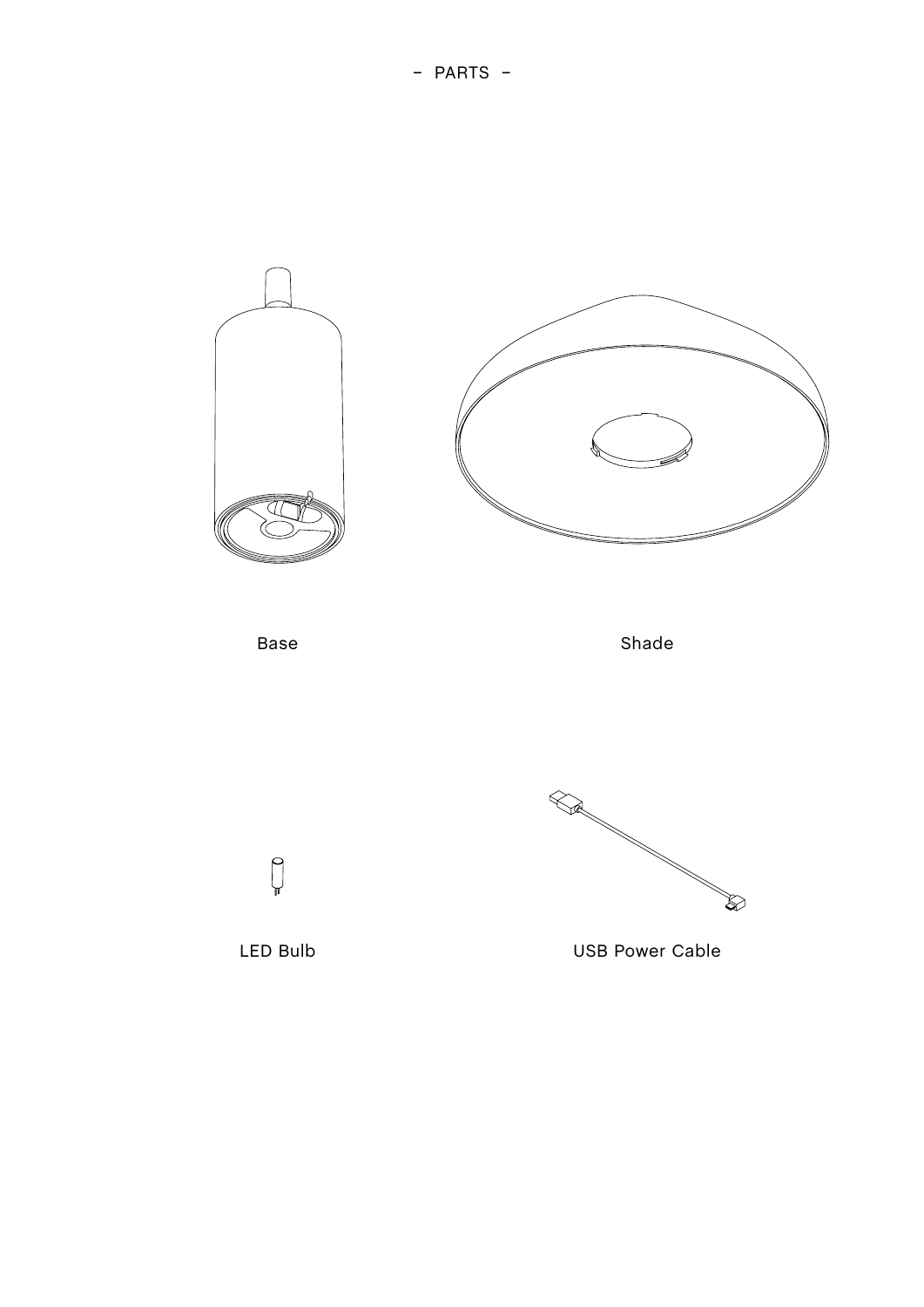Unpack all the parts and check that you have received all the parts listed. Locate the supplied bulb, remove it from its packaging and place it into the bulb fitting, located in the lamp base.

For replacement bulb options, please refer to the HAY website.

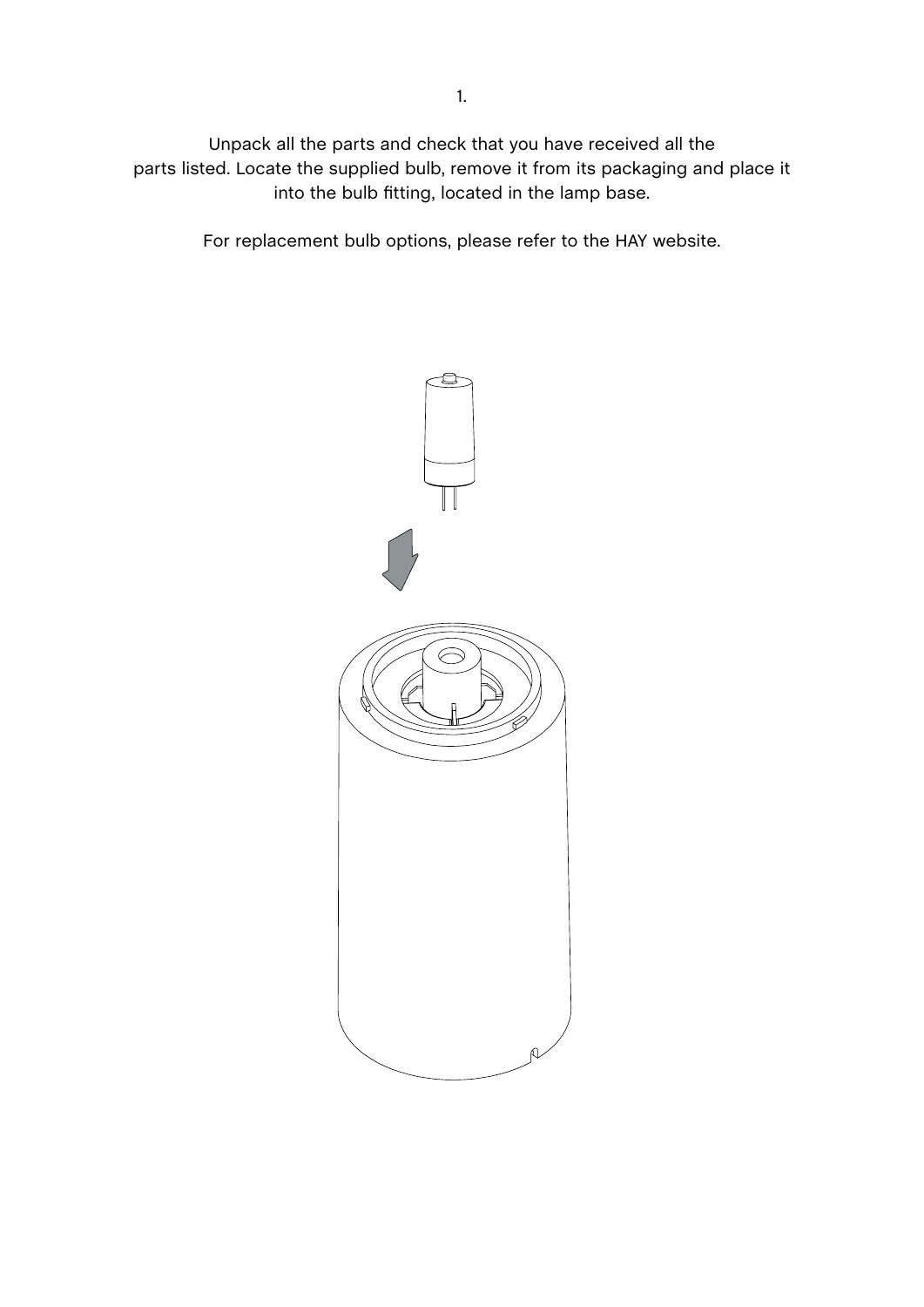Place the shade onto the lamp base, aligning the grooves on the shade with the bayonet fitting inside the lamp base. Turn the shade clockwise until it is securely in place.

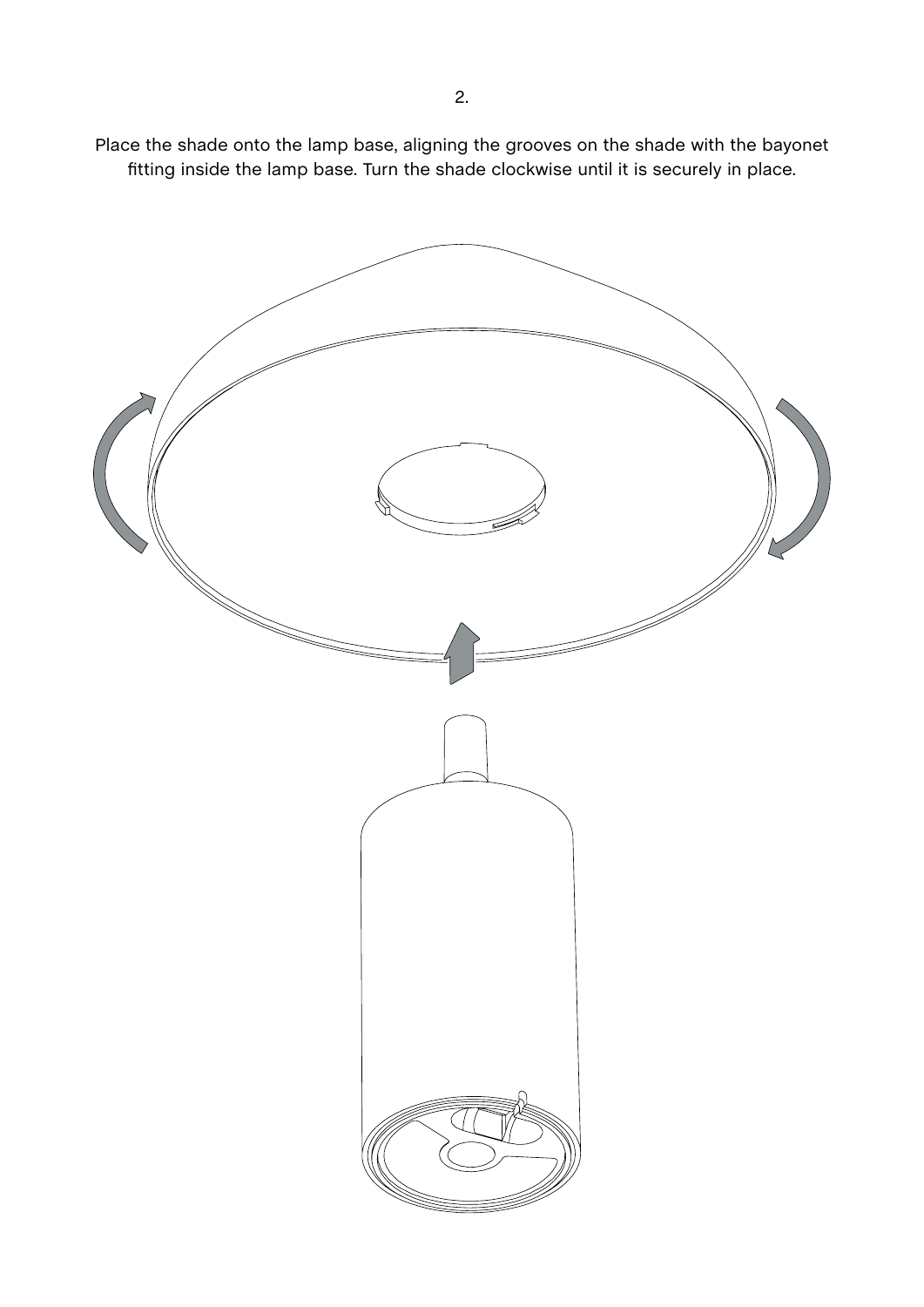To charge the battery, insert the USB charger into the USB port on the bottom of the lamp and connect the cable to a power supply. When the battery is charging, the light on the bottom will show red. When the battery is fully charged, the light will show green. The lamp can be used while charging, however this will extend the required charging time for full capacity

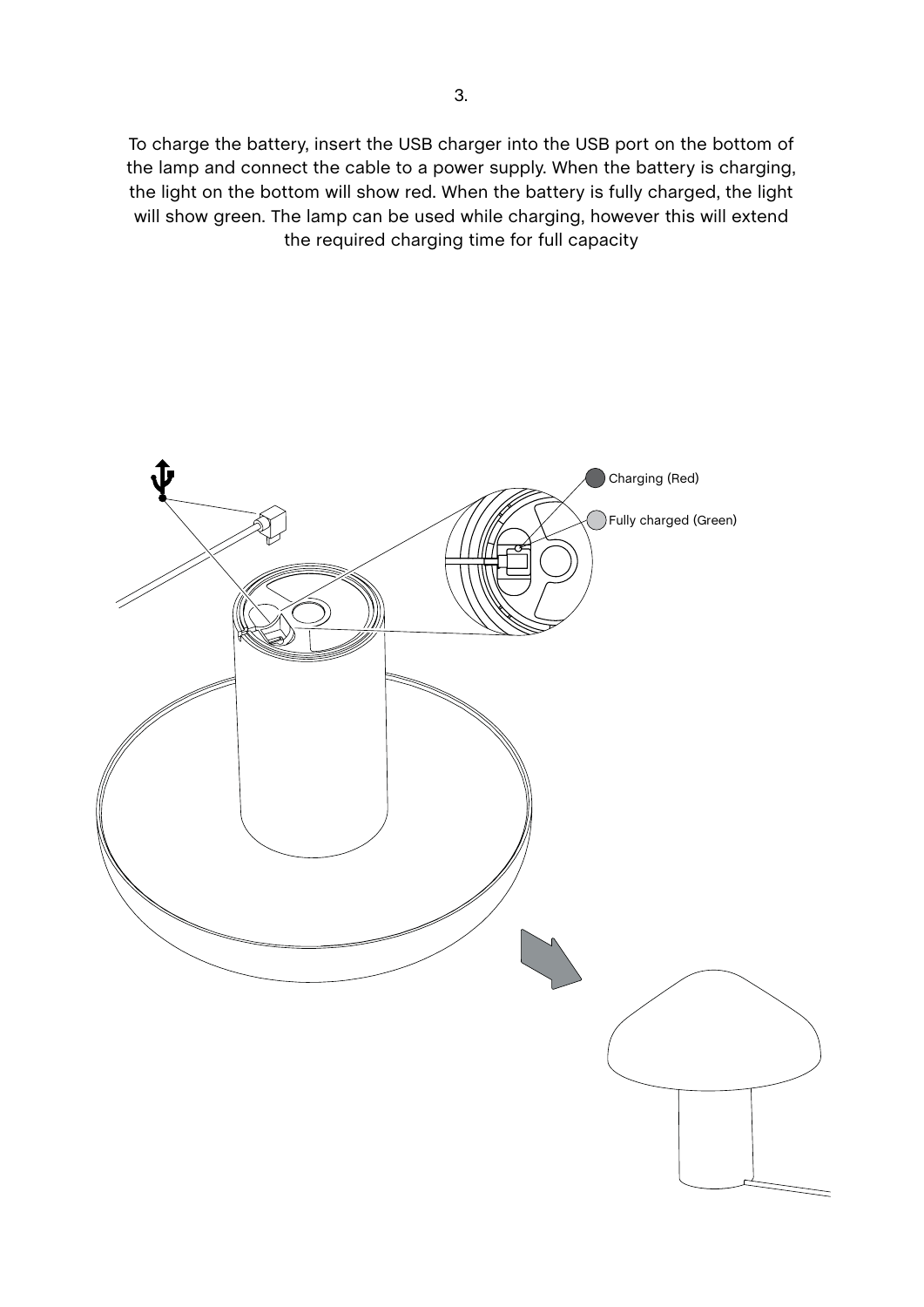To turn the lamp on, touch the round button on the bottom of the lamp. The lamp has a three-step dimmable feature. First push sets it to maximum brightness, second push to medium brightness and the third push to lowest brightness. Fourth push turns the lamp off.

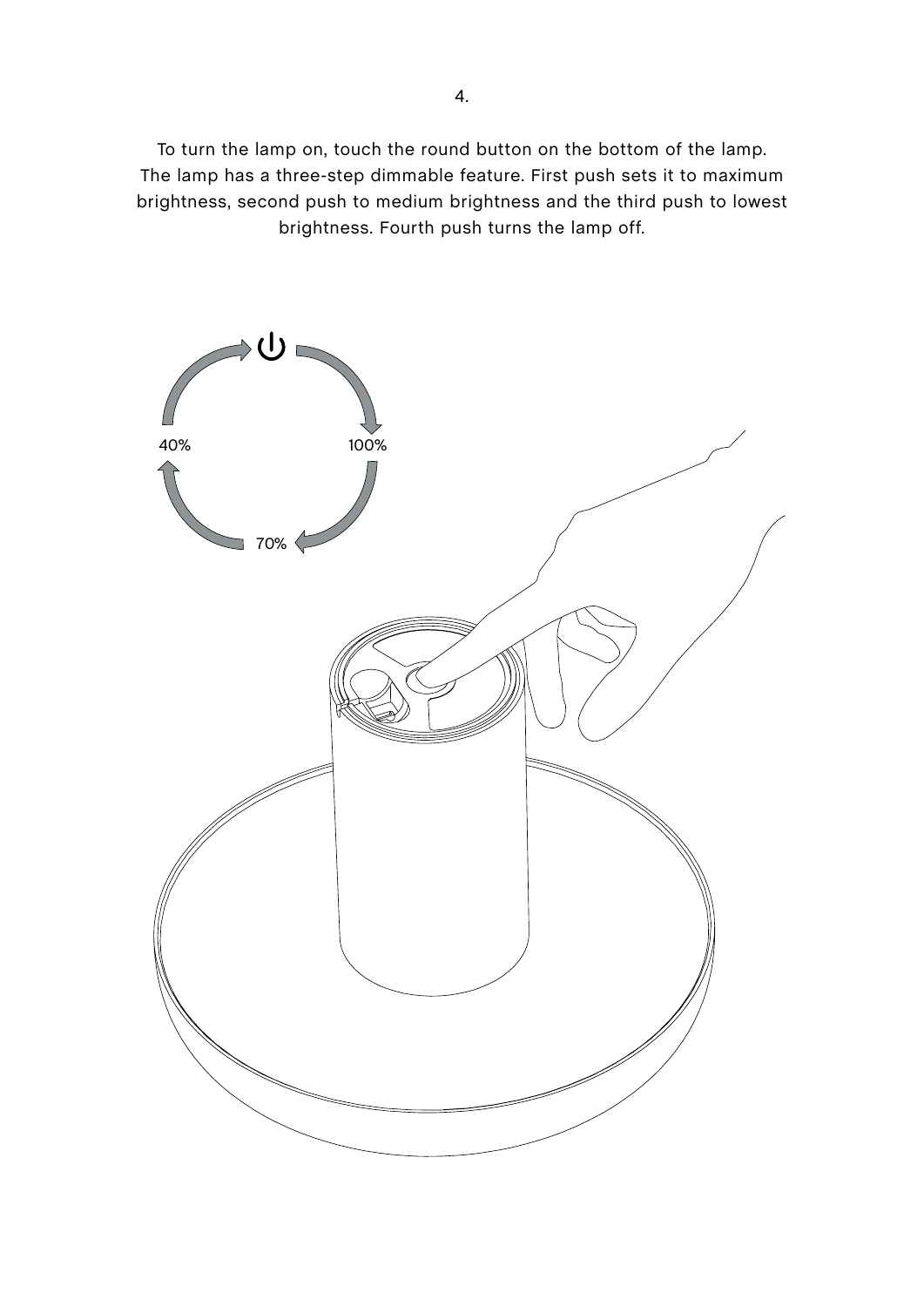Our Care & Maintenance offers guidance for optimal maintenance of your HAY product. It includes advice and instructions on cleaning and caring for specific materials to prolong the life of your lighting.



Please find our Care & Maintenance guide by scanning the QR code



You can find more relevant information on Pao Portable by scanning the QR code

You can also find the same information here [hay.dk/downloads](https://hay.dk/da-dk/downloads)